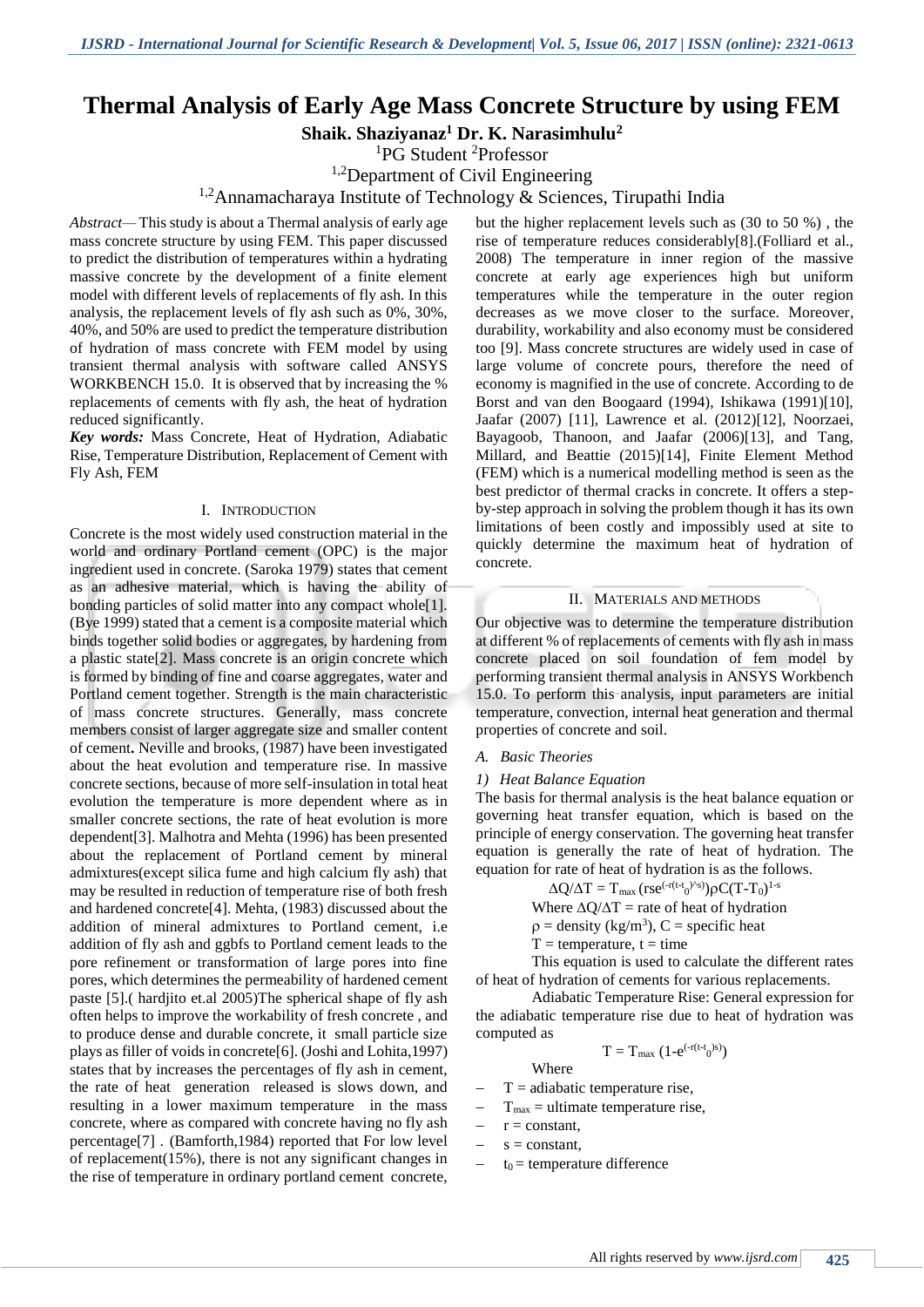

Fig. 1: Adiabatic temperature rise in the fly ash concretes (Galeota 1995).

| $\frac{0}{0}$<br>Replacement | Max<br>Temperature | S     | R      | $T_0$ |
|------------------------------|--------------------|-------|--------|-------|
|                              | 49.1               | 1.58  | 0.01   |       |
| 30                           | 41.5               | 1.245 | 0.02   |       |
| 40                           | 41                 | 1.07  | 0.03   |       |
| 50                           | 41.6               | 77    | 0.0007 |       |

Table 1: constant in the adiabatic condition

## *B. Convection*

Convection refers to the energy transported as a result of macroscopic motion. In other words, the transfer of heat from the surface of a material to the fluid that is moving over it. The analysis of convection heat transfer from a surface from which equation is derived.

#### $q_c = h A_s(T_s-T_f)$

Where  $q_c$  =rate of heat transfer (w/m<sup>2</sup>-<sup>0</sup>C) T<sub>s</sub> = temperature of the surface  $(^{0}C)$ , h= mean coefficient of heat transfer.

 $T_f$  = fluid temperature (<sup>0</sup>C),  $A_s$  = surface area (m)<sup>2</sup>

The above equations are used to generate the rate of heat generation and temperature values which are input parameters of mass concrete for transient thermal analysis.

#### III. MODELLING

#### *A. Transient Thermal Analysis*

Almost all heat transfer processes are transient in nature. This kind of analysis is used to determine temperature and other thermal quantities in the body due to different thermal loads. Thermal loads applied to the structure are time dependent. For practical problems, transient thermal analysis can be a difficult task especially when dealing with complicated shapes and long periods. Among different methods of analysis, the finite element method is a very acceptable and commonly used method for such kind of problems.

#### *B. Execution Parameters*

In this study Execution parameters are taken as type of analysis and type of element used for finite element analysis. Analysis type is Thermal Analysis. This type of analysis calculates thermal quantities of the model. The most common thermal quantities of interest are temperature field and rate of heat generation. When we are performing with thermal analysis the element type must have thermal properties. Analysis is three dimensional and element type is also three dimensional, isoparametric, eight noded and four-noded quadrilateral thermal solid element. These are called PLANE70 - 3D Thermal Solid in ANSYS.

## *C. Material Properties*

In this analysis, material properties will be assigned in engineering data. These properties either we take from saved library itself otherwise we make specified properties according to our study. For thermal analysis of mass concrete we need to obtain Thermal properties of concrete and soil are thermal conductivity, specific heat, density , and convective heat transfer coefficients. The range of these properties are different at various situations are shown in table taken from literature [15].

| Parameters             | Units                  | Concrete | Soil |
|------------------------|------------------------|----------|------|
| Thermal conductivity   | $W/m^0C$               | 2.2      | 0.3  |
| Specific heat          | $\rm J/kg$ $\rm ^0C$   | 840      | 800  |
| Density                | $Kg/m^3$               | 2300     | 1600 |
| Coefficient of thermal | ${}^0C$                | 1.4e-005 |      |
| expansion              |                        |          |      |
| Convection             | $W/m^2$ <sup>0</sup> C | 11       | 11   |
| Placement temperature  | ${}^{0}C$              | 20       | 20   |
| Ambient temperature    | ${}^{0}C$              | 20       | 20   |
| Analysis time          | Hr                     | 510      | 510  |

Table 2: execution parameters used for thermal analysis

#### *D. Model Geometry*

The structure model was drawn in AutoCAD software and saved in .dxf file, with the dimensions of 94m\*94m for foundation and diameter of 90m for mass concrete. The depth of both foundation and mass concrete was taken as 4.5m. That file was imported to ANSYS workbench 15.0. Figures are shown below for the modelled structure and imported structure.



Fig. 2: Modelled structure in auto cad



Fig. 3: Structural model in ANSYS Workbench 15.0

## *E. Properties of Frame Work*

The model consists of two parts one is foundation and another is structure. The material adopted for foundation is soil, and for structure is concrete.

# *1) Meshing*

After the implementation of frame work, meshing will be done in this analysis. A discretization of 4.5 of minimum edge length and 2 m of element size is chosen to obtain reliable estimates of the temperature distribution.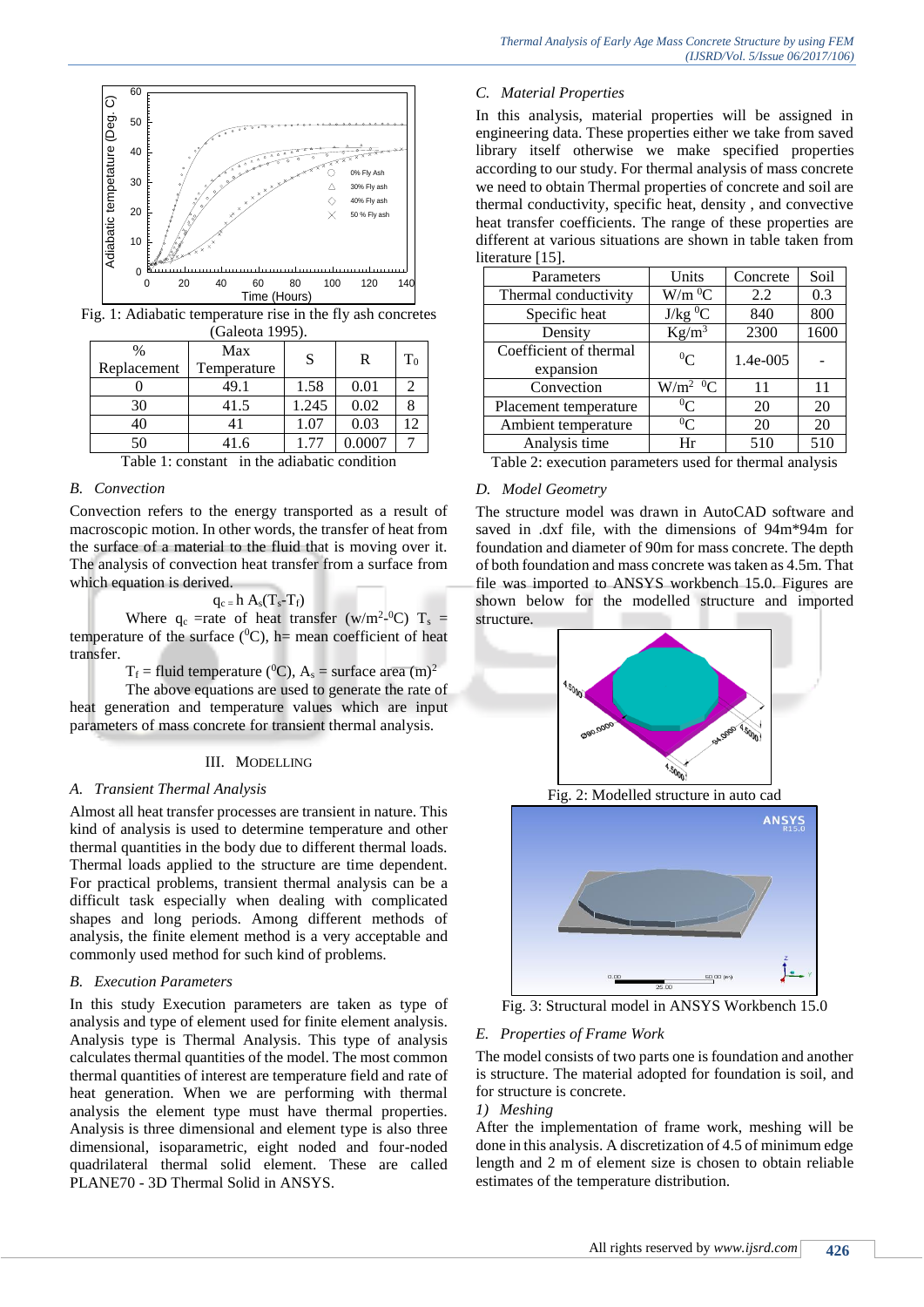

| Fig. 4: Mesh mo |  |  |
|-----------------|--|--|
|-----------------|--|--|

#### *2) Boundary Conditions*

In transient thermal analysis Boundary conditions are thermal boundary conditions, and in this model, it is taken as Convection, Ambient temperature and initial temperature. Initial temperature is nothing but placing temperature, adopted  $20^{\circ}$ C for this analysis. Convection which is taken on all the surfaces of the model except the bottom face of mass concrete. In this analysis convection value is adopted as 11  $W/m<sup>2.0</sup>C$ . The model is exposed to the ambient conditions, which means that heat convection occurs between model and air. Ambient temperature for the whole model is adopted as  $20^{\circ}$ C only. Internal heat generation rates are taken as load factors in transient thermal analysis. In this study, for various percentages of fly ashes like 0%, 30%,40% and 50% , the heat rates are varies. Heat of hydration of mass concrete precisely depends on the composition of cement. Rate of heat of hydration in only cement was high whereas compared with replacements of cement. It also depends on time on placing temperature of concrete. In this analysis internal heat is only applied to the mass concrete. Various values of internal heat generation rates for different percentages of fly ashes are taken. These are the common type of boundary conditions for this type of thermal analysis.

## *3) Solution Phase*

In solution process, the data for all the parameters and boundary conditions and load factors are solved for model execution and report form. In addition, temperature distribution at selection nodal point during time integration can be observed. Al1 those results are explained below.

#### IV. RESULTS AND DISCUSSION

In this section, we are discussing about the results. By the performing the transient thermal analysis for mass concrete fem model, the temperature rise for the replacements of cements by fly ash at various percentages are reduced when compared to the no replacements of fly ash. The replacement levels that are adopted in this analysis are 0%,30%,40% and 50%.

#### *A. Analysis Results*

Various types of results can be generated by using ANSYS software. In this analysis the temperature distribution of the model and various selections of nodes are generated, Such as core section with node number 36369, surface corner 15708 for different percentage levels of fly ashes. Such as 0%, 30%, 40%, and 50%.

## *1) 0% replacement of cements with Fly Ash:*

The temperature rise distribution for the no replacement i.e 0% Fly ash at various sections like vertical cut section, top view cut section and whole model for better understanding is shown in below figures.

In the below figures it shows the maximum temperature rise of  $62.738\text{ °C}$  and minimum temperature rise of 11.365<sup>0</sup>C, at maximum time of 91800 seconds for no  $(0\%)$ replacement. The inner surface of the concrete shows the maximum temperature and as we move for the boundaries, the outer surface of the concrete reduces the temperature gradually.







Fig. 6: Transient Thermal>Temperature>cut section Below tables of temperature and node selection gives the temperature distribution according to the time. Individual location of nodes gives the different levels of heat.

| 0% fly ash |          |             |                       |
|------------|----------|-------------|-----------------------|
| Time [hr]  | Time [s] | Temperature | Temperature           |
|            |          | $max$ [°C]  | $min$ [ $^{\circ}$ C] |
| 5.1        | 18360    | 28.625      | 18.215                |
| 10.2       | 36720    | 40.896      | 15.613                |
| 25.5       | 91800    | 62.734      | 11.365                |
| 71.4       | 257000   | 61.012      | 14.325                |
| 122.4      | 441000   | 59.812      | 15.696                |
| 173.4      | 624000   | 58.022      | 16.491                |
| 224.4      | 808000   | 55.84       | 17.031                |
| 275.4      | 991000   | 53.494      | 17.413                |
| 326.4      | 1180000  | 51.135      | 17.702                |
| 377.4      | 1360000  | 48.848      | 17.933                |
| 428.4      | 1540000  | 46.675      | 18.126                |
| 479.4      | 1730000  | 44.636      | 18.293                |
| 510        | 1840000  | 43.462      | 18.386                |

Table 3. : Temperature rise for 0% Fly Ash



Fig. 7: Temperature rise for 0% fly ash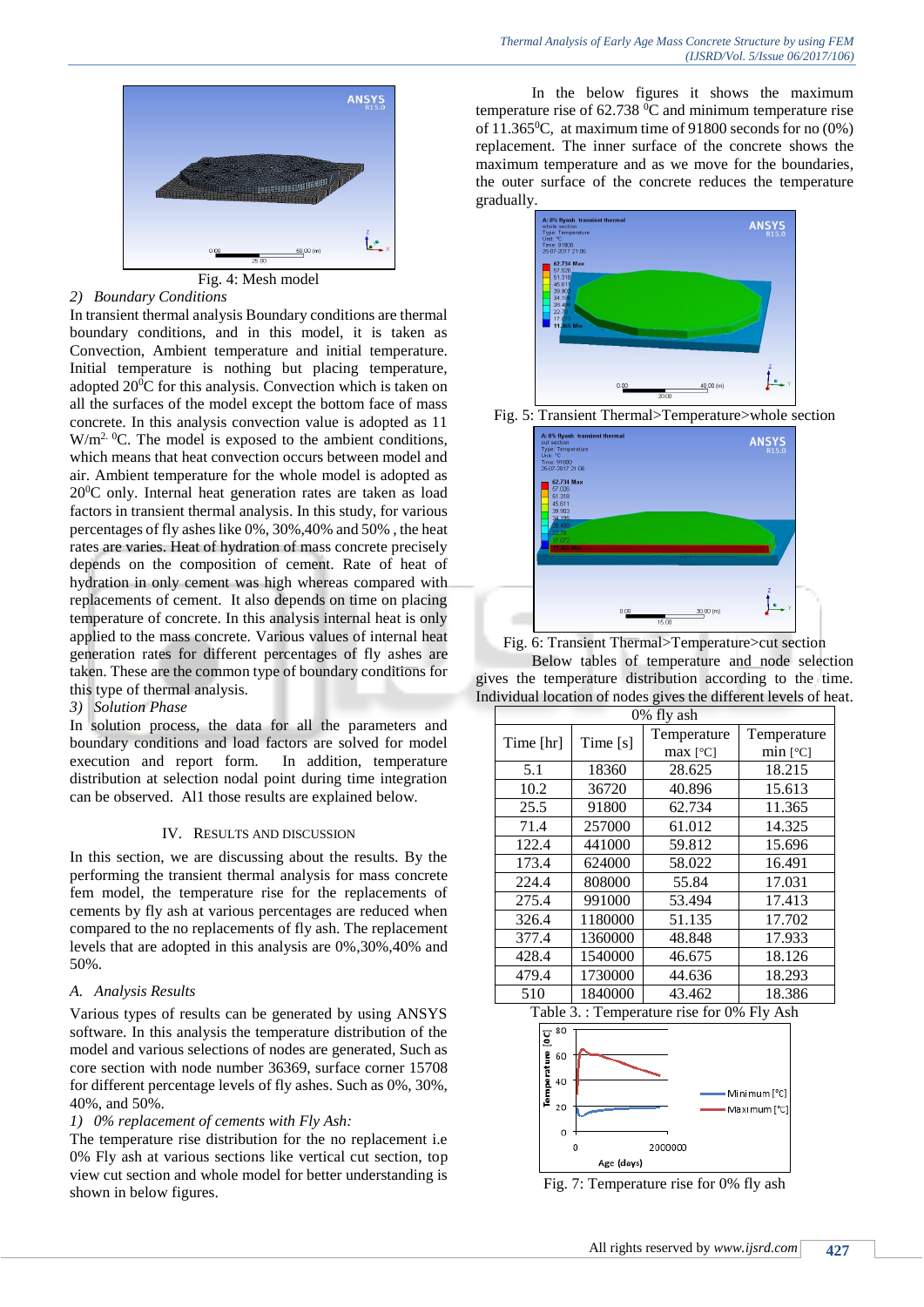The 30%, 40%, and 50% replacements of cements with fly ash can be done by the above same procedure, then comparison graphs are generated below.

*B. Temperature for all % replacements of cement with fly ash*



Fig. 8: Temperature rise for all % fly ash

From the above results, it is observed that by increasing the % of replacements of cements with fly ash, maximum temperature also reduced.

# *C. Nodal Results for 0% Fly Ash*

## *1) Case 1: Middle section at node 36369*

Below figure shows the nodal result for 0% fly ash with middle section node number36369. The maximum temperature obtained is  $61.401\degree C$  at time of 91800 seconds. Because of inner surface of concrete, it attains maximum temperature rise of  $61.401$ <sup>o</sup>C.



Fig. 9: Transient Thermal>middle section node36369



Fig. 10: Temperature at node36369 for 0% fly ash.

| node36369 at 0% fly ash |          |                         |  |
|-------------------------|----------|-------------------------|--|
| Time [hr]               | Time [s] | Temperature $[{}^{0}C]$ |  |
| 5.1                     | 18360    | 27.985                  |  |
| 10.2                    | 36720    | 39.456                  |  |
| 25.5                    | 91800    | 61.401                  |  |
| 71.4                    | 257000   | 60.853                  |  |
| 122.4                   | 441000   | 59.695                  |  |
| 173.4                   | 624000   | 57.889                  |  |
| 224.4                   | 808000   | 55.684                  |  |

| 275.4    | 991000  | 53.318 |
|----------|---------|--------|
| 326.3889 | 1180000 | 50.944 |
| 377.3889 | 1360000 | 48.646 |
| 428.3889 | 1540000 | 46.467 |
| 479.3889 | 1730000 | 44.425 |
| 510      | 1840000 | 43.25  |

Table 4: Temperature at node36369 for 0% fly ash.

*2) Case 2: Surface corner at node 15708:*

Below figure shows the nodal result for 0% fly ash with surface corner node number15708. The maximum temperature obtained is 27.338<sup>0</sup>C at time of 36720 seconds. As earlier said that inner surface of concrete gives maximum temperature whereas outer surface of concrete is of reduction in temperature. Because of that reason maximum temperature of surface corner node is about to 27.338<sup>0</sup>C.





| node15708 at 0% fly ash |            |                         |  |
|-------------------------|------------|-------------------------|--|
| Time [hr]               | Time $[s]$ | Temperature $[{}^{0}C]$ |  |
| 5.1                     | 18360      | 23.841                  |  |
| 10.2                    | 36720      | 27.338                  |  |
| 25.5                    | 91800      | 26.541                  |  |
| 71.4                    | 257000     | 20.511                  |  |
| 122.4                   | 441000     | 20.295                  |  |
| 173.4                   | 624000     | 20.366                  |  |
| 224.4                   | 808000     | 20.362                  |  |
| 275.4                   | 991000     | 20.325                  |  |
| 326.4                   | 1180000    | 20.284                  |  |
| 377.4                   | 1360000    | 20.247                  |  |
| 428.4                   | 1540000    | 20.214                  |  |
| 479.4                   | 1730000    | 20.187                  |  |
| 510.0                   | 1840000    | 20.172                  |  |







The 30%, 40%, and 50% replacements of cements with fly ash can be done by the above same procedure, then comparison graphs are generated below. Temperature at middle section of node36369 for all % replacements of cement with fly ash: